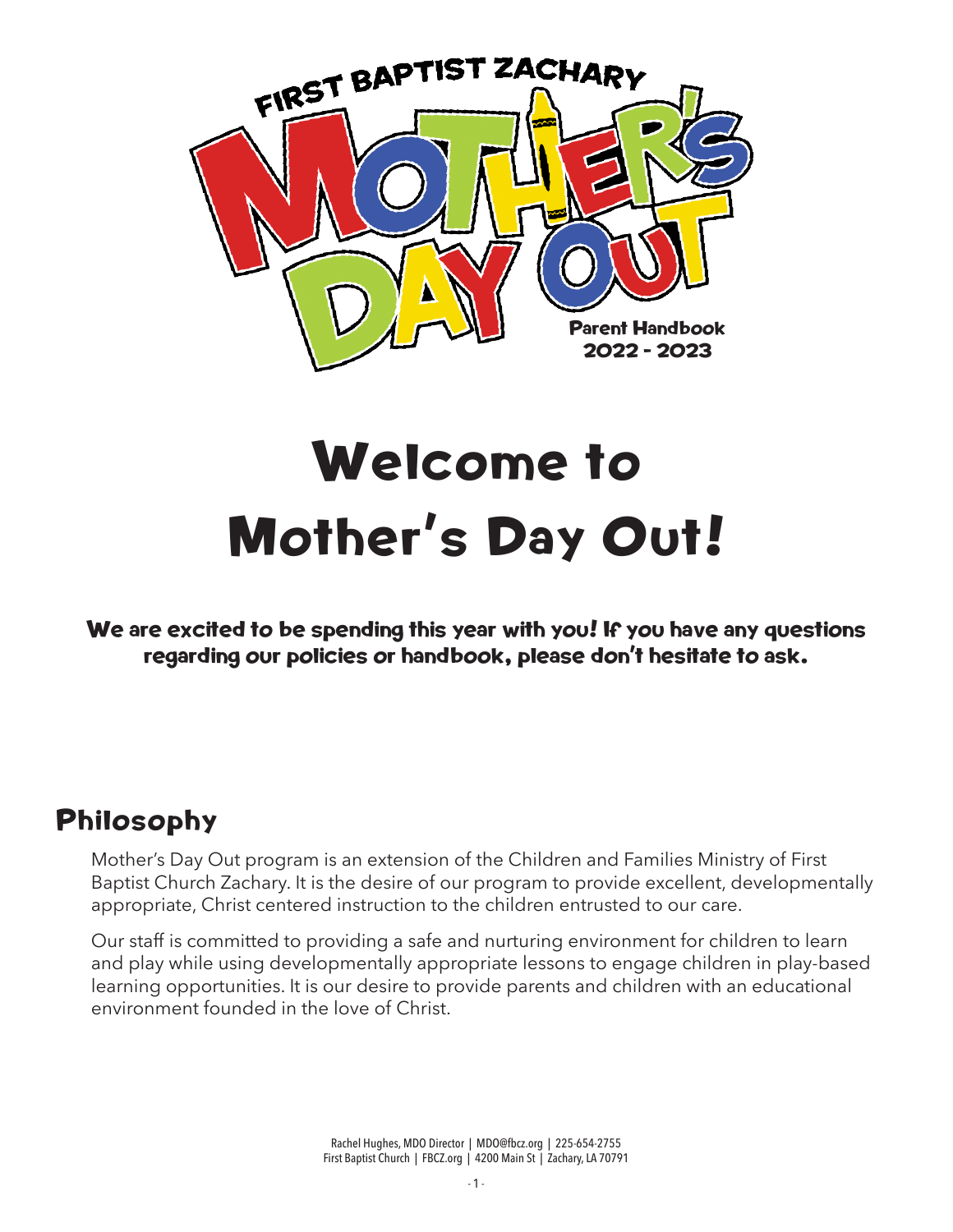# **Eligibility**

In order to register for Mother's Day Out, each child must meet the following criteria:

- 1. Be 12 months old by September 30
- 2. Provide proof of current immunization
- 3. Complete all registration forms and pay the registration fee

# Hours of Operation and School Calendar

Mother's Day Out program hours are Tuesdays and Thursdays beginning at 8:30 am and ending at 2:00 pm from September through mid-May. We follow the Zachary Community School District holiday schedule and inclement weather plan.

## Curriculum

Children learn best through play and hands-on activities. Mother's Day Out implements a theme-based curriculum filled with multiple opportunities to learn and grow through circle time, arts and crafts, games, learning centers, sensory activities, and outdoor play.

# **Chapel**

Children ages two and up will gather for chapel time daily where we will lay the foundation of who God is through Bible stories, music and prayer.

## Parent Communication

Communication is key to a successful year in Mother's Day Out. Your child's teacher will provide weekly reports and photos of our fun through the ProCare app. A monthly newsletter will be published to update you on what we are learning as well as keep you informed of any upcoming activities. If you ever have any questions, concerns or other important information that you believe we should know, please do not hesitate to contact your child's teacher or the director.

### Tuition

A non-refundable registration/supply fee of \$125 per child is paid each year. \$200 tuition per month is based on a nine month school year which is divided into equal monthly payments. No money is refunded due to illness, vacation or any other missed days.

Tuition is due the first day of Mother's Day Out of the month. Tuition received after the 15th of the month will be subject to a  $10$  late fee. Failure to pay by the end of the month will result in the child being dismissed from the program.

Online payment through Procare or check will be accepted. If paying by check, please place your payment in an envelope with your child's name on the front. Payments can be placed in the payment box upon pick-up or drop off.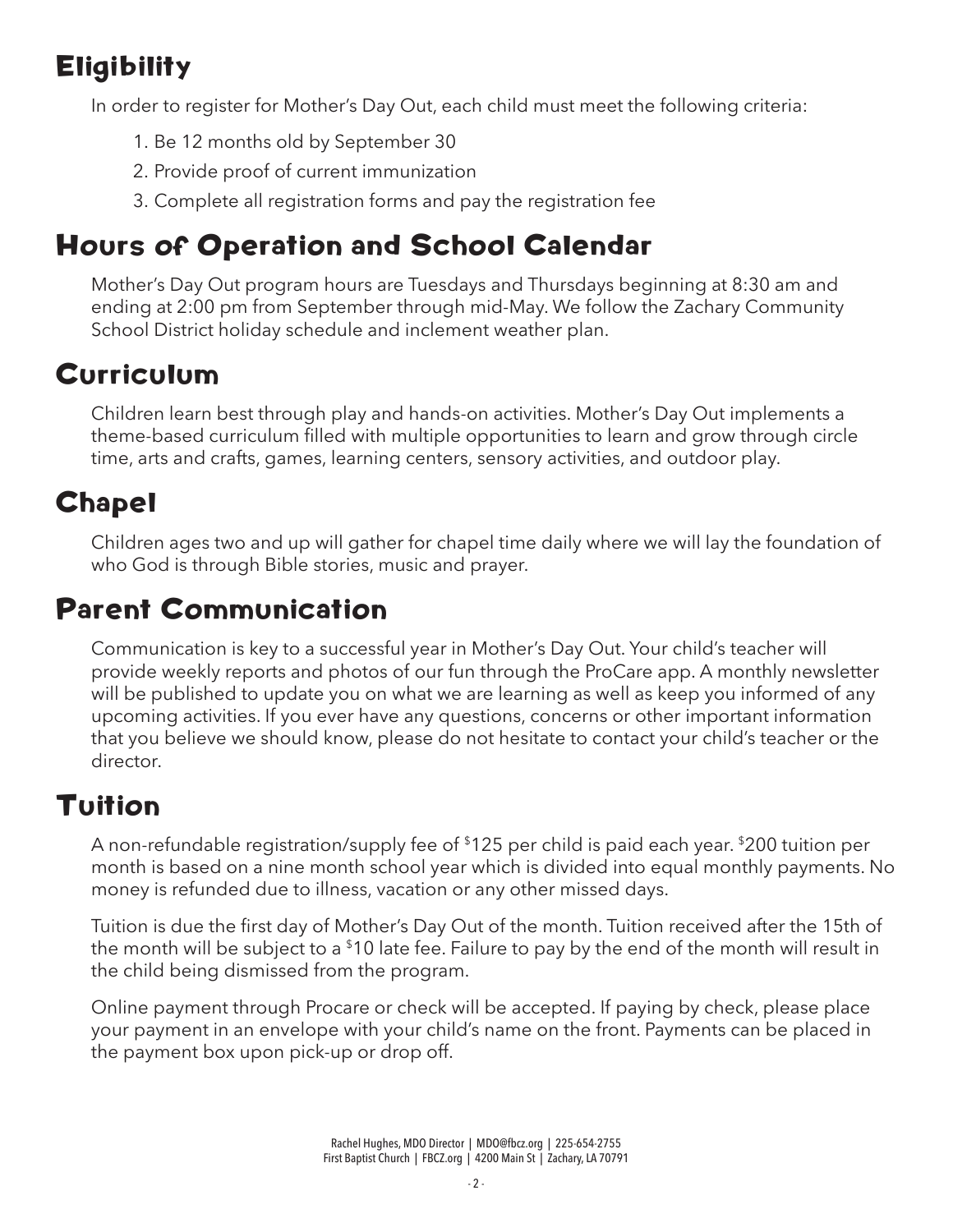# Drop off/Pick-up Policies

- 1. Drop off time is from 8:30 am 8:45 am. Parents will park in the Family Life Center parking lot and walk their child to their class. At the Mother's Day out entrance, children will be checked in through a no touch temperature check and health screening. Parents will sign their child in with the director before walking their child to their class.
- 2. Pick-up time is at 2:00 pm.\*\* Parents will park in the Family Life Center parking lot and walk in to check out their child. Parents must sign out their child with the director before entering the building. All parents and guardians must be on the approved check out list to check out a child. Photo identification is required at pick-up. It is required that anyone listed on your emergency contact list must be at least 18 years of age. We cannot release your child to anyone under the age of 18.

\*\*A late pick-up fee of \$2.00 per minute will be charged for any child in our care after 2:05 pm.

## Health Procedures

- 1. Temperatures will be checked upon arrival each day. Any child with a temperature over 100 degrees will not be allowed to stay. Any child who has had a fever, vomiting or diarrhea in the previous 24 hours will not be allowed to stay.
- 2. If your child displays any of the previous symptoms while in our care, we will call you and your child will need to be picked up within one hour. Children sent home due to illness will not be readmitted until they have been free of vomiting, fever or diarrhea for 24 hours without fever reducing medication.
- 3. If your child has been diagnosed with a contagious disease, please notify the Mother's Day Out director immediately. Discretion will be used when notifying other families.
- 4. Medications will not be administered at Mother's Day Out. Diaper cream may be administered with a signed note from the parent. Epipens, inhalers and other emergency medication must have a doctor note and be given to the director.
- 5. Employees must wash their hands upon entering their classroom each day as well as before administering snack and lunch, after changing diapers or helping a child in the restroom and after coming in from break. Employees must help children wash their hands upon arrival to school, before and after snack and lunch, after playing on the playground and anytime they use the restroom.

### Injury

- 1. In the case of minor injuries, we will administer basic first aid. All injuries will be documented in the form of an Accident Report and parents will be notified through text or email.
- 2. In the case of a minor injury in which an ambulance is not required, but immediate medical attention is required, the director will notify the parents. If parents cannot be reached, emergency contacts will be called.
- 3. Mother's Day Out staff cannot transport students to a hospital or doctor's office. Injured students must be transported by parents or by calling 911 for an ambulance.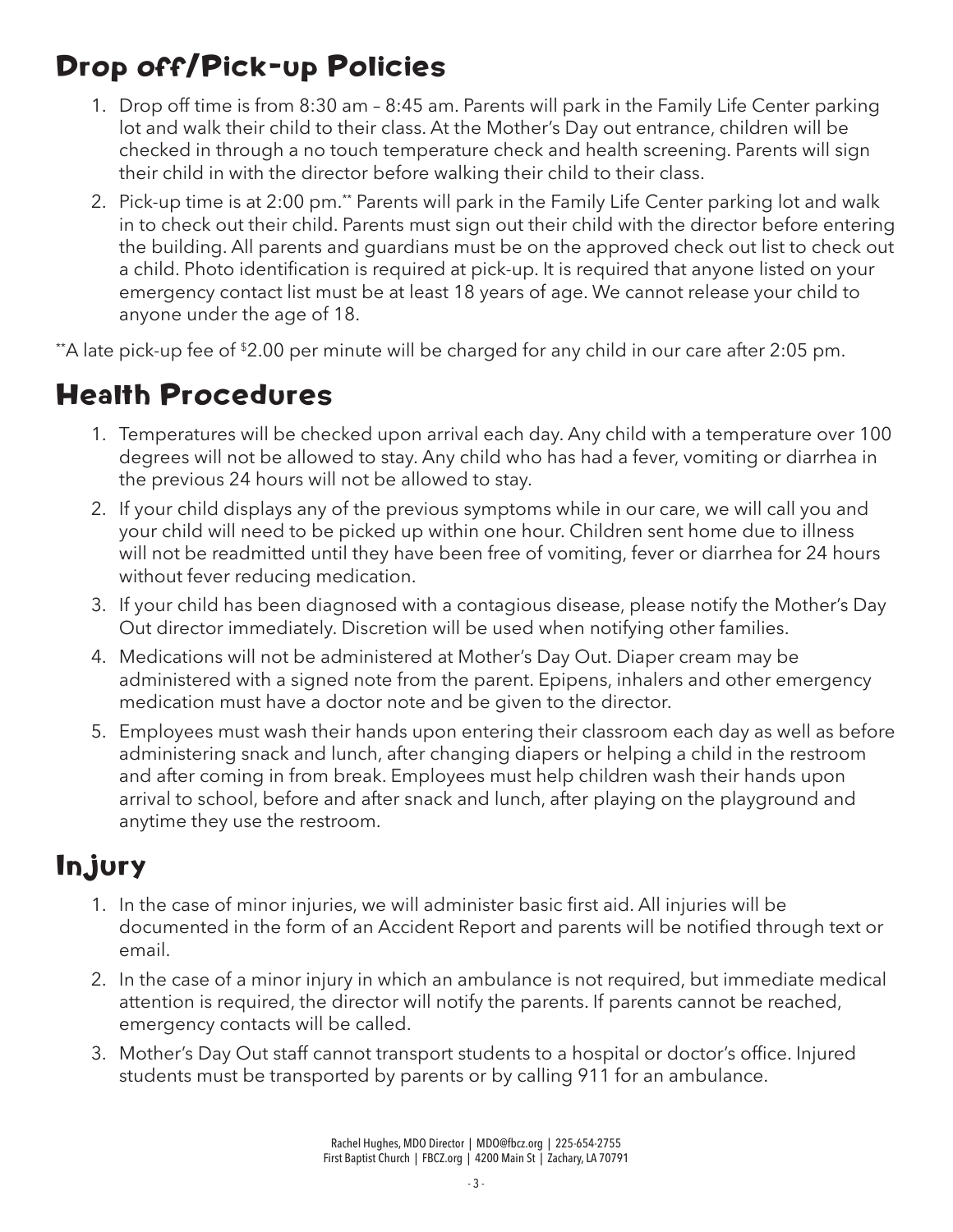## Emergency Preparedness & Drills

In the event of an emergency, Mother's Day Out has developed an emergency response plan. If an emergency arises, we will make every attempt to contact you. Please keep your emergency contact information up to date. Emergency response plans will be posted in each classroom and available for parents at Meet the Teacher.

Your child's safety is of utmost importance to us. We will prepare our students for emergency situations by practicing fire drills, tornado drills and shelter in place drills throughout the year.

Each classroom is equipped with an emergency backpack. It contains a small first aid kit, hand sanitizer, wipes, a flashlight, and contact and emergency information for each child. Any life saving medication will be kept in the classroom emergency backpack (epi pens, inhalers)

# Supplies

The \$125 registration/supply fee covers all costs of school and classroom supplies. Occasionally, your child's teacher might make a request for a special supply for a seasonal activity.

### Toys from home

We have so many fun toys and games at Mother's Day Out. Please do not send your child to school with a toy from home. We would hate for a favorite toy to be lost, broken or left at school.

## Dress and Extra Clothing

- 1. From playing on the playground, to making arts and crafts, we are an active bunch! Comfortable, washable, play clothes your child can button, snap or belt by themselves are best.
- 2. Accidents happen. Please send an extra full set of clothing (appropriate for the season) in a Ziploc bag in your child's backpack each day. Parents will be required to bring clothes up to Mother's Day Out for their child if extra clothes are not supplied in the backpack. Mother's Day Out will not supply extra clothes.

## Snack

We will have a snack each day around 9:45. Snacks will be provided by one of the students in each class on a rotating basis. A calendar will be sent home each month indicating when each child will be asked to bring snack for their class. With limited time to snack, it is best if easy, non-messy snacks are sent. (Goldfish, veggie straws, animal crackers, etc.) If it is your child's birthday, feel free to send store bought cupcakes or treats to share with the class, otherwise please do not send a sweet snack.

# Food Allergies

If your child has a known food allergy, please notify your child's teacher.